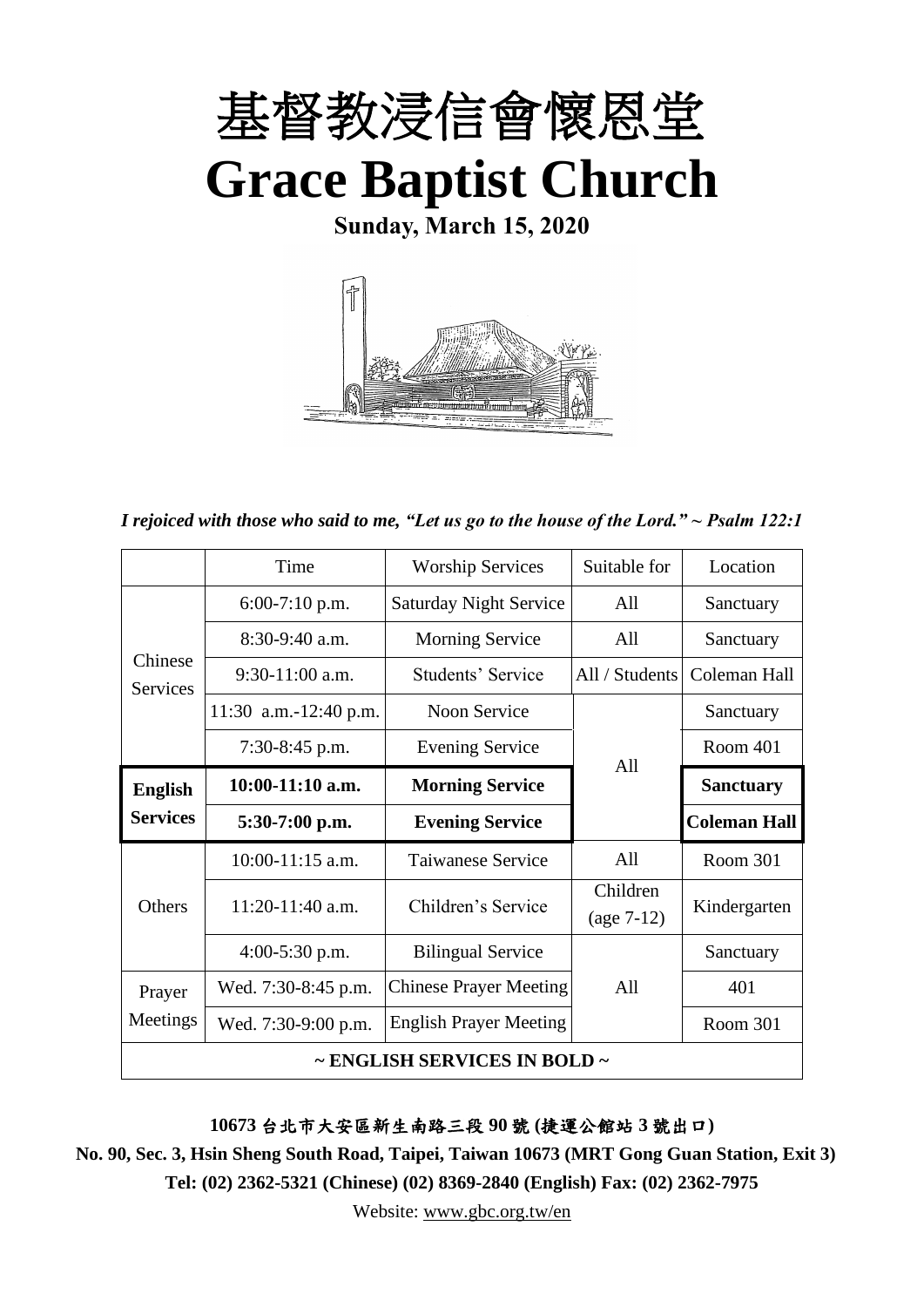| <b>Welcome to Grace Baptist Church English Congregation.</b><br>Thank you for choosing to worship with us and celebrate the glory of our Lord. |                                                                                                                                            |                                              |  |  |
|------------------------------------------------------------------------------------------------------------------------------------------------|--------------------------------------------------------------------------------------------------------------------------------------------|----------------------------------------------|--|--|
|                                                                                                                                                | Morning Worship Service - 10:00 a.m.<br>Sunday, March 15, 2020 (Sanctuary)                                                                 |                                              |  |  |
| Prelude                                                                                                                                        |                                                                                                                                            | Serena Chang                                 |  |  |
| Greeting/Prayer                                                                                                                                |                                                                                                                                            | Cherrie Lim                                  |  |  |
| Worship through Music                                                                                                                          | "Yet Not I But Through Christ in Me"<br>"Amazing Grace (My Chains Are Gone)"                                                               |                                              |  |  |
| <b>Pastoral Prayer</b>                                                                                                                         |                                                                                                                                            | <b>Pastor Nick Brideson</b>                  |  |  |
| <b>Worship through Music</b>                                                                                                                   | "I'm So Grateful"<br>"My Tribute"                                                                                                          | Cherrie Lim                                  |  |  |
| <b>Offertory Prayer</b>                                                                                                                        |                                                                                                                                            | <b>Pastor Nick Brideson</b>                  |  |  |
| Tithes and Offerings                                                                                                                           |                                                                                                                                            |                                              |  |  |
| Doxology                                                                                                                                       |                                                                                                                                            |                                              |  |  |
| Pray for Our Church                                                                                                                            |                                                                                                                                            | Minister Priscilla Liao                      |  |  |
| <b>Scripture Reading</b><br>Special Music                                                                                                      | Romans 3:20-28                                                                                                                             |                                              |  |  |
| Message                                                                                                                                        | "If with All Your Hearts"<br>Salvation                                                                                                     | Michael Huang<br><b>Pastor Nick Brideson</b> |  |  |
| <b>Response Song</b>                                                                                                                           | "I Know Whom I Have Believed" - #337                                                                                                       |                                              |  |  |
| Benediction                                                                                                                                    |                                                                                                                                            |                                              |  |  |
| Welcome                                                                                                                                        |                                                                                                                                            |                                              |  |  |
| <b>Closing Song</b>                                                                                                                            | "As the Lord Is with Us"                                                                                                                   | Cherrie Lim                                  |  |  |
| Postlude                                                                                                                                       |                                                                                                                                            | Serena Chang                                 |  |  |
| Wear a mask<br>before entering<br>the Cry Room.                                                                                                | Nursery care is available in the "Cry Room" at the back of the Sanctuary<br>during the Morning Worship Service.                            |                                              |  |  |
|                                                                                                                                                | Evening Worship Service – 5:30 p.m.<br>Sunday, March 15, 2020 (Coleman Hall)                                                               |                                              |  |  |
|                                                                                                                                                |                                                                                                                                            |                                              |  |  |
| Prelude                                                                                                                                        |                                                                                                                                            | Michael Tsai                                 |  |  |
| Prayer                                                                                                                                         |                                                                                                                                            | Minister Kevin Wang, Leader                  |  |  |
| Worship through Music                                                                                                                          | "In Christ Alone"                                                                                                                          |                                              |  |  |
| Greeting                                                                                                                                       |                                                                                                                                            | Minister Priscilla Liao                      |  |  |
| <b>Pastoral Prayer</b>                                                                                                                         |                                                                                                                                            | Pastor Nick Brideson                         |  |  |
| Worship through Music                                                                                                                          | "Man of Sorrows                                                                                                                            | Minister Kevin Wang, Leader                  |  |  |
|                                                                                                                                                | "Jesus, There's No One Like You"                                                                                                           |                                              |  |  |
|                                                                                                                                                | "Sovereign"                                                                                                                                |                                              |  |  |
| <b>Offertory Prayer</b>                                                                                                                        |                                                                                                                                            | <b>Pastor Nick Brideson</b>                  |  |  |
| Tithes and Offerings                                                                                                                           |                                                                                                                                            |                                              |  |  |
| Pray for Our Church                                                                                                                            |                                                                                                                                            | Minister Priscilla Liao                      |  |  |
| <b>Scripture Reading</b>                                                                                                                       | Romans 3:20-28                                                                                                                             |                                              |  |  |
| Message                                                                                                                                        | Salvation                                                                                                                                  | <b>Pastor Nick Brideson</b>                  |  |  |
| <b>Response Song</b>                                                                                                                           | "Once Again"                                                                                                                               |                                              |  |  |
| <b>Closing Prayer</b>                                                                                                                          |                                                                                                                                            |                                              |  |  |
| Welcome                                                                                                                                        |                                                                                                                                            |                                              |  |  |
| <b>Closing Song</b>                                                                                                                            | "Jesus, There's No One Like You"                                                                                                           | Minister Kevin Wang, Leader                  |  |  |
| Postlude                                                                                                                                       |                                                                                                                                            | Michael Tsai                                 |  |  |
|                                                                                                                                                | <b>Our Vision Is to Spread the Gospel</b>                                                                                                  |                                              |  |  |
| To achieve this, we aim:<br>1.To become a house of prayer                                                                                      | 2. Through prayer, to build the body of Christ<br>3. From the body, to do the work of mission in Taipei, Taiwan, and neighboring countries |                                              |  |  |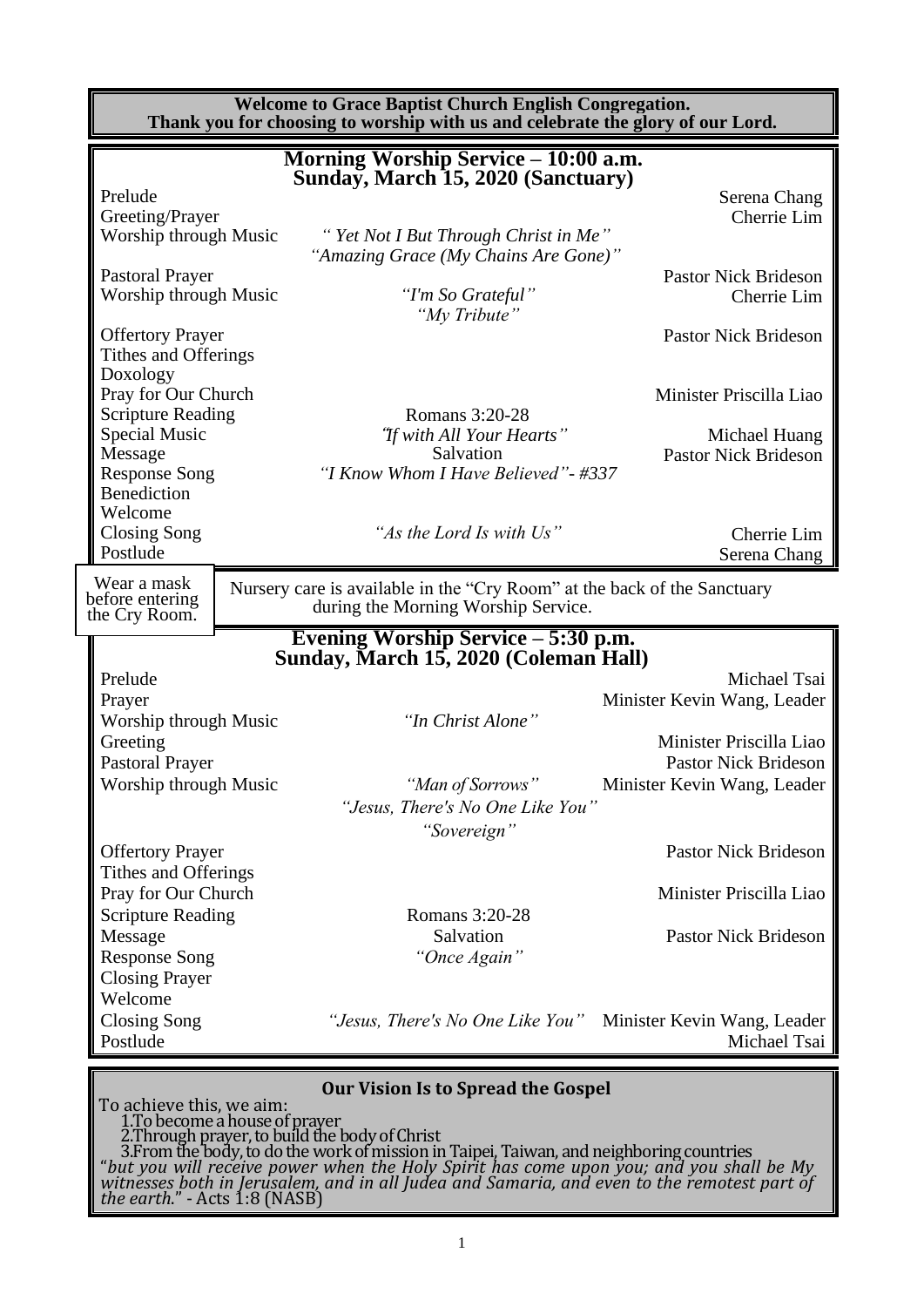#### **Sermon Topic: Salvation Scripture:Romans 3:20-28**

#### **Speaker: Pastor Nick Brideson March 15, 2020**

#### **Scripture: Romans 3:20-28 (NASB)**

 $20$  because by the works of the Law no flesh will be justified in His sight; for through the Law comes the knowledge of sin.

<sup>21</sup> But now apart from the Law the righteousness of God has been manifested, being witnessed by the Law and the Prophets,  $22$  even the righteousness of God through faith in Jesus Christ for all those who believe; for there is no distinction; <sup>23</sup> for all have sinned and fall short of the glory of God,  $^{24}$  being justified as a gift by His grace through the redemption which is in Christ Jesus; <sup>25</sup> whom God displayed publicly as a propitiation in His blood through faith. This was to demonstrate His righteousness, because in the forbearance of God He passed over the sins previously committed;  $^{26}$  for the demonstration, I say, of His righteousness at the present time, so that He would be just and the justifier of the one who has faith in Jesus.

<sup>27</sup> Where then is boasting? It is excluded. By what kind of law? Of works? No, but by a law of faith. <sup>28</sup> For we maintain that a man is justified by faith apart from works of the Law. **Notes:**



 $\overline{\phantom{a}}$ 

## **Sermon Next Sunday,** *March 22***:**

| <b>Speaker</b>                                                      | <b>Topic</b> | <b>Bible Text</b> |  |  |
|---------------------------------------------------------------------|--------------|-------------------|--|--|
| AM: Senior Pastor Peter Wu                                          | Faith        | Hebrews 11        |  |  |
| <b>PM: Pastor Nick Brideson</b>                                     |              |                   |  |  |
| Study the Bible text ahead and you will get more from the sermon.   |              |                   |  |  |
| You are welcome to join one of the Sunday classes listed on page 5. |              |                   |  |  |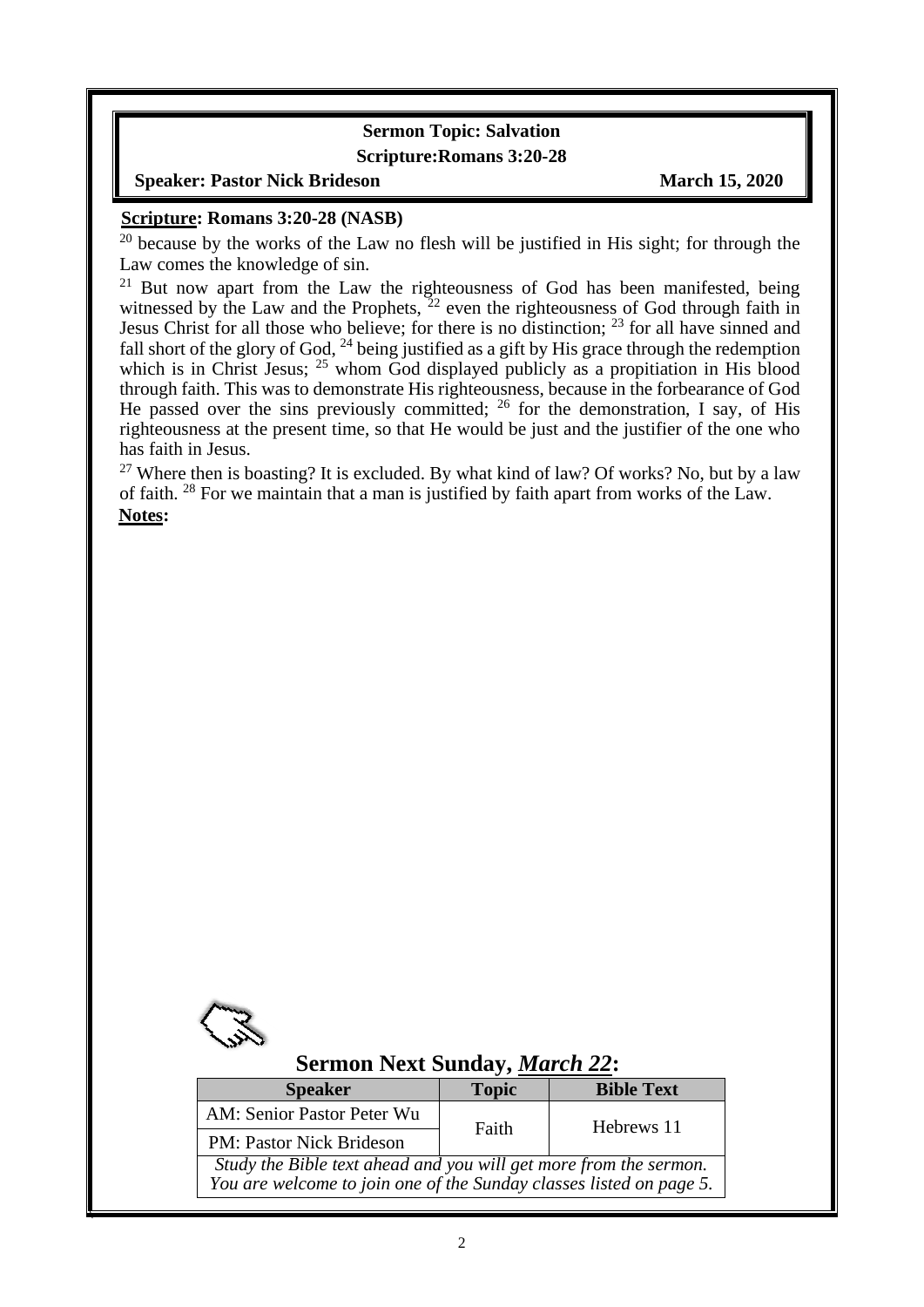# **Wednesday Night Prayer Meeting**

*"My house shall be called a house of prayer" (Matthew 21:13)* Let us be a church of prayer. Come and pray with brothers and sisters in Christ 7:30 - 9:00 p.m. every Wednesday in Room 301. If you have a prayer request, please send it to Minister Priscilla Liao at [priscilla@gbc.org.tw.](mailto:priscilla@gbc.org.tw)

Prayer Focus for this coming Wednesday: **Missions**

# **New Members' Class**



The New Members' class is **TODAY**, from 3:00 to 4:00 p.m. in Room 307. If you are interested in becoming a member of GBC, or in applying for future baptism*,* you need to attend a New Members' Class.

It is a one-time only class and is currently held every 3 months. Please go directly to the class and bring ONE 2-inch ID picture for the registration form.

During that class, we will talk about what it means to be a member of Grace Baptist Church, what we believe, our church strategy and our purpose.

#### **Children's Art Festival Cancelled This Year**

Due to the COVID-19 situation, the Children's Art Festival (normally held in May) will be cancelled this year. This is in cooperation with the Taipei City Government's instruction.

# **Tax Receipts and Making Offerings**

GBC church office will send out annual offering/donation receipts for 2019 from April 1 to April 20. If you don't receive your receipt in the mail by then or have questions, please contact SueJenny at: [suejenny@gbc.org.tw.](mailto:suejenny@gbc.org.tw) If you want the receipt, please write your name and other contact information CLEARLY on the envelope so you will get the receipt on time. If you don't need a receipt, please put your offering in the offering bag directly without having to put it in an offering envelope.

Please be aware of the different ways to make offerings. Information on ways you can make offerings is available on the GBC websites:

In Chinese: www.gbc.org.tw/index.php/donation In English: [www.gbc.org.tw/en/index.php/offering](http://www.gbc.org.tw/en/index.php/offering/)

# **2020 Taitung VBS Mission Trip – Members Needed**

**When:** Aug. 18-23, 2020

**What:** VBS for Taitung children from Grades 1-6

We are looking for applicants who are willing to share God's love to children. Team members will have to attend 6 training sessions to prepare. Those called by God to serve, please get an application from the bulletin stand on the  $1<sup>st</sup>$  floor close to the elevator (next to the door leading to the coffee deck).

**Application Deadline:** March 29, 2020

# **2020 Vacation Bible School - Volunteers Needed**

*"CONCRETE & CRANES - Building on the Love of Jesus"*

**VBS camp:** July 20-24, 2020 For children aged: Kindergarten to 6<sup>th</sup> Grade (birthday before 2015/8/31) **Morning Session ONLY:** 9:00 a.m. to 12:00 p.m. **Family Day:** July 25<sup>th</sup> (Family Day is from 9:00 to 10:30 a.m. followed by Tea Time starting at 10:30 a.m.) *Volunteers Needed:*

Our planning/training meetings are: March 22 / April 26 / May 24 / June 28 / July 5 / July 19 at 1:15 p.m. in Coleman Hall. Those interested in registering as co-workers, please join our training and sign up at the meetings. For more information, please contact VBS director Nadia Chen at [vbs2020@gbc.org.tw,](mailto:vbs2020@gbc.org.tw) or Minister Yalin Tseng at [yalintseng@gbc.org.tw.](mailto:yalintseng@gbc.org.tw)

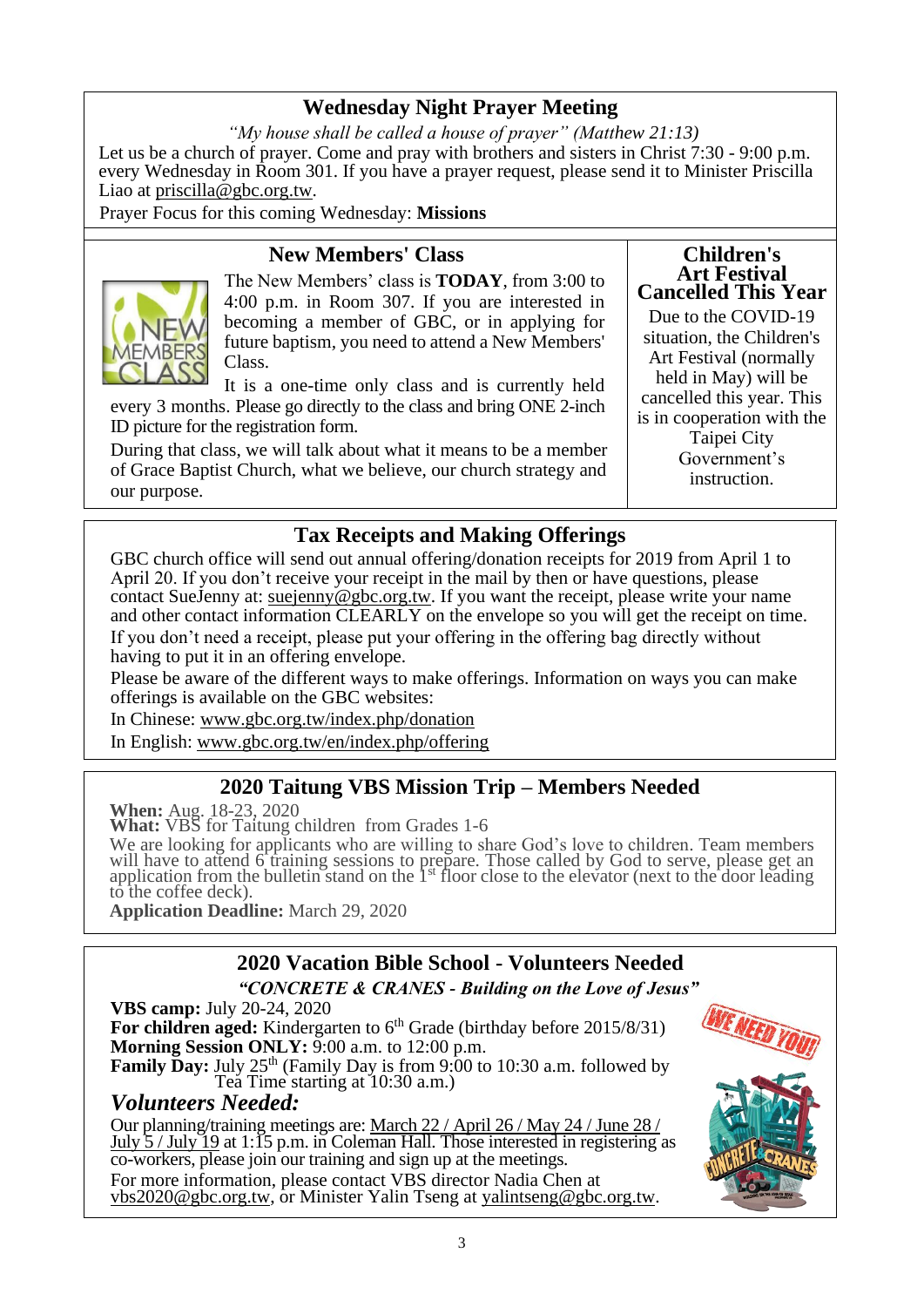# **COVID-19 PRECAUTIONS**

### **From now** *until further notice***:**

- GBC is on level 2 precautions. Most meetings continue as usual.
- No meetings with food  $&$  drinks (including in the coffee deck area)
- ◼ Wearing masks inside GBC is *required*.

#### **Entering GBC**

- Put on a mask
- Clean your hands
- Check your temperature
- $\blacksquare$  Avoid shaking hands

#### **Seating for AM service**

- Only 3 people/pew (seat)
- Try to sit on the same seat each Sunday
- Use your own pen (if you have one)
- Fill out the blue seating form. (Seat numbers are attached to each pew use the number behind you.) Give the form to the ushers at the end of the service.

AM Service:

Seating<br>seating instructions

#### **Follow the signs within GBC building**

- **E** Keep right when walking in the  $1<sup>st</sup>$  floor hallway.
- $\frac{1}{2}$  Follow the signs to go up/down the stairs at the back of the building.
- $\blacksquare$  After the Morning Service, please leave the Sanctuary via, (1) the glass doors near the organ and go down the outdoor stairs to the coffee area, or  $(2)$  take the stairs next to the front desk.
- Please use the stairs if you are able. The elevator is for people going to the 3rd and 4th floors, and for people in need.

## **Please check GBC website for updates at www.gbc.org.tw/en**

#### **Practical Tips**:

- **★** After drying your hands with a paper towel, use that towel to touch elevator/back door buttons or door handles.
- $\bigstar$  Use your own pen to avoid using the GBC pens in the pews.

## **Child Dedication**

*"Children are a heritage from the LORD, offspring a reward from him.* (Psalm 127:3)

Child dedication signifies the parents' acknowledgement of their child as a gift from God, and their role as a caretaker by God's grace. It also represents the parents' commitment to raising their child according to God's Word and His Way in a Christian home and a church family. Through the dedication, the parents and the church family also pray for God's blessings to be showered upon the child and ask God to guide and guard the child's life. Any Christian family with at least one of the parents being Christian and who has been regularly attending GBC is welcome to register and dedicate their child.

Age for dedication: 0 to 6 years old

Date for dedication: Morning service on May 10, 2020 *(We will contact the applicants' parents if any change happens because of the COVID-19 situation)*

#### Registration deadline: April 19

Please register using the form below. Tear it out and give it back to the front desk. If you have any questions, please call SueJenny Hsu at 2362-5321 ext. 136.

#### **Child Dedication Registration Form** (Register before: **April 19**)

#### **Parents' information**

| <b>Child Information</b><br><b>Registration for Child Dedication</b> |                                                   |  |
|----------------------------------------------------------------------|---------------------------------------------------|--|
| 1. Name:                                                             | [Gender: ______ DOB: (Y) ______(M) ____(D) _____  |  |
| 2. Name:                                                             | [Gender: ______ DOB: (Y) ______(M) _____(D) _____ |  |

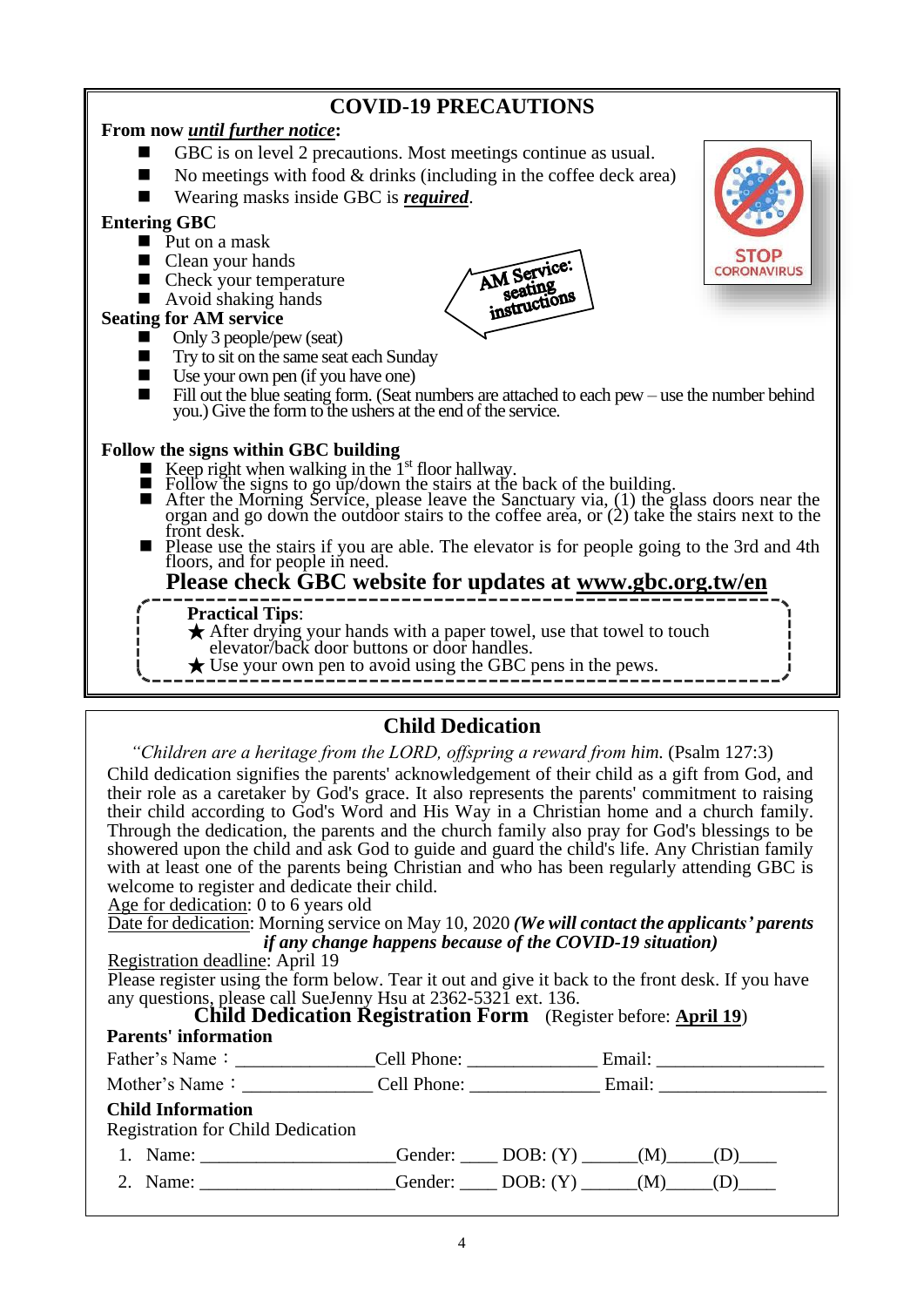| <b>Sunday School Information - YOU ARE ENCOURAGED TO JOIN A CLASS</b> |                            |                                    |                                                       |  |  |
|-----------------------------------------------------------------------|----------------------------|------------------------------------|-------------------------------------------------------|--|--|
| <b>Class</b>                                                          | <b>Time</b>                |                                    | <b>Room</b>                                           |  |  |
| <b>Beginning Christian Life</b>                                       |                            |                                    |                                                       |  |  |
| Alpha - new and non-Christians                                        | 11:45 a.m.                 | Calvary Room                       | Cancelled<br><b>TODAY</b>                             |  |  |
| Christianity 101 - required for baptism                               | 11:30 a.m.                 | leader Yuri Shih at                | Online class. Contact the<br>yuchen phone@hotmail.com |  |  |
| <b>Maturing Christians</b>                                            |                            |                                    |                                                       |  |  |
|                                                                       | $9:00$ a.m.                | Mount of Olives Room               |                                                       |  |  |
| <b>Bible Studies for Life</b>                                         | 11:30 a.m.                 | 4 classes:<br>Room 405<br>Room B05 | WanFu 20 Room A<br>WanFu 20 Room C                    |  |  |
|                                                                       | $2:00$ p.m.                | 305                                | Previously at 3:00                                    |  |  |
|                                                                       | $4:00$ p.m.                | 305                                | p.m. in Room 306                                      |  |  |
| <b>Youth: Grade 7 and above</b>                                       |                            |                                    |                                                       |  |  |
| <b>Bible Studies for Life</b>                                         | 11:30 a.m.                 | <b>B04</b>                         |                                                       |  |  |
| <b>Children:</b>                                                      |                            |                                    |                                                       |  |  |
| Nursery - Age 3 and under                                             | $11:20$ a.m. $-12:50$ p.m. | Kindergarten                       |                                                       |  |  |
| Preschool - Age 3 to 5                                                | 11:40 a.m. $- 12:40$ p.m.  | 403                                |                                                       |  |  |
| AWANA - Kindergarten $(\pm \mathcal{H})$ to Grade 6                   | 11:30 a.m. $-1:00$ p.m.    | 401/404                            |                                                       |  |  |

# **English Congregation Leaders**

|                                                                                                                                                                                                                                                                                                                                                                                                                                                          |                                                                                                                                                                                                                                                                                                                                                                                                                               | <b>English Pastor: Nick Brideson</b>                                                                                                                                                                                                                                                                                                                                                                                            |                                                                                                                                                                                                                                                                                                                                                                                              |                                                                                                                                                                                                                                                                      |
|----------------------------------------------------------------------------------------------------------------------------------------------------------------------------------------------------------------------------------------------------------------------------------------------------------------------------------------------------------------------------------------------------------------------------------------------------------|-------------------------------------------------------------------------------------------------------------------------------------------------------------------------------------------------------------------------------------------------------------------------------------------------------------------------------------------------------------------------------------------------------------------------------|---------------------------------------------------------------------------------------------------------------------------------------------------------------------------------------------------------------------------------------------------------------------------------------------------------------------------------------------------------------------------------------------------------------------------------|----------------------------------------------------------------------------------------------------------------------------------------------------------------------------------------------------------------------------------------------------------------------------------------------------------------------------------------------------------------------------------------------|----------------------------------------------------------------------------------------------------------------------------------------------------------------------------------------------------------------------------------------------------------------------|
| <b>Pastor Nick Brideson</b>                                                                                                                                                                                                                                                                                                                                                                                                                              | Minister Priscilla Liao                                                                                                                                                                                                                                                                                                                                                                                                       |                                                                                                                                                                                                                                                                                                                                                                                                                                 | Minister Kevin Wang                                                                                                                                                                                                                                                                                                                                                                          |                                                                                                                                                                                                                                                                      |
| <b>Adult Education</b><br>/Mission                                                                                                                                                                                                                                                                                                                                                                                                                       | AM Worship                                                                                                                                                                                                                                                                                                                                                                                                                    | Children's<br>Education/Caring                                                                                                                                                                                                                                                                                                                                                                                                  | PM Worship                                                                                                                                                                                                                                                                                                                                                                                   | Youth/Fellowship                                                                                                                                                                                                                                                     |
| <b>Adult Education</b><br>Nick Brideson<br>nick@gbc.org.tw<br><b>Foreign Mission:</b><br><b>Medical/Dental Team</b><br>Armand Lim<br>rmanlim@yahoo.com<br><b>VBS</b> Team<br>Priscilla Liao<br>priscilla@gbc.org.tw<br><b>Taiwan Mission:</b><br><b>TaiTung Team</b><br>Cherrie Gow Lim<br>cvgow@yahoo.com<br><b>Orphanage Ministry</b><br>Julie Chen<br>yuling0914@gmail.com<br><b>Evergreen Fellowship</b><br>Winnie Liang<br>wistlesliang@hotmail.com | <b>Morning Music</b><br>Cherrie Gow Lim<br>cvgow@yahoo.com<br><b>Morning Greeters</b><br>Chien Ferng<br>cferng@gmail.com<br><b>Adult Choir</b><br><b>Hand Bell Choir</b><br>Juliet Jao<br>lenyinjao@gmail.com<br><b>Hallel Singers</b><br>Cherrie Gow Lim<br>cvgow@yahoo.com<br><b>Morning Fellowship Tea</b><br>Yuri Shih<br>yuchen phone@hotmail.com<br><b>Morning Multimedia</b><br>Vicky Lin<br>gbcmorningmedia@gmail.com | Preschool<br>Joanna Peng<br>Joanna1285@hotmail.com<br><b>AWANA Spark Group</b><br><b>Crystal Turner</b><br>elisayeh@yahoo.com<br><b>AWANA T&amp;T Group</b><br>Ming Lai<br>minglai88@gmail.com<br><b>Prayer Ministry</b><br>Priscilla Liao<br>priscilla@gbc.org.tw<br><b>Hospital Visitation</b><br>Amanda Lou<br>lou.amanda@gmail.com<br><b>Small Groups</b><br>-Women<br>-General<br>-Ministry<br>-Nationality<br>-Evangelism | <b>Evening Music Team</b><br>Alex Chen /Renee Yang<br>gbceworshipteam@gmail.com<br><b>Evening Greeters</b><br>Vicky Kuo<br>asiaglobe999@gmail.com<br><b>Evening Multimedia</b><br>Jusak Tandean<br>jtandean@yahoo.com<br><b>Evening Tea / Baptism</b><br><b>Celebration Fellowship</b><br>Michelle Cheng<br>yealincheng@yahoo.com<br><b>Baptism Support</b><br>Aline Kao<br>aline@gbc.org.tw | <b>Trinity Youth</b><br>(Grade 7 and above)<br>Grant & Kirsten<br><b>Burgess</b><br>grantburgess@live.co.<br>za<br><b>Mabuhay</b><br>Fellowship<br>Ava Zamora<br>avazam@yahoo.com<br><b>Small Groups</b><br>-Youth<br>-Students<br>-Couples<br>-Parenting<br>-Family |
| Secretarial staff:<br>SueJenny Hsu<br>suejenny@gbc.org.tw                                                                                                                                                                                                                                                                                                                                                                                                | Stella Chen (part-time)<br>stella@gbc.org.tw                                                                                                                                                                                                                                                                                                                                                                                  | Deacon<br>Michael Huang<br>mhuang500@yahoo.com                                                                                                                                                                                                                                                                                                                                                                                  |                                                                                                                                                                                                                                                                                                                                                                                              | <b>Alternate Deacon</b><br>Armand Lim<br>rmanlim@yahoo.com                                                                                                                                                                                                           |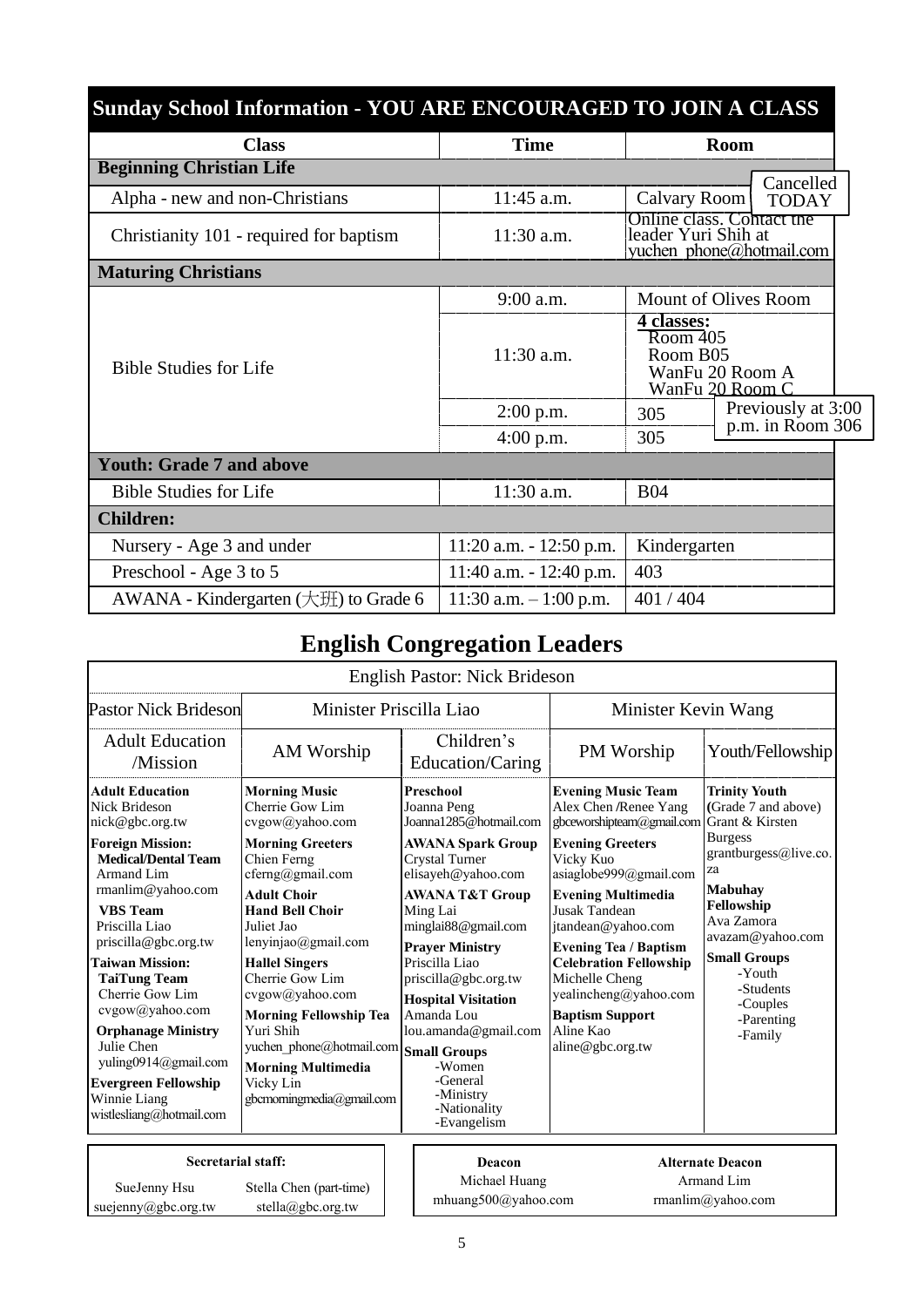| Meeting times subject to change due to<br>COVID-19 situation. Contact leaders via email. |                                            |                                                          |                                                               |  |  |
|------------------------------------------------------------------------------------------|--------------------------------------------|----------------------------------------------------------|---------------------------------------------------------------|--|--|
| <b>Small Groups</b>                                                                      |                                            |                                                          |                                                               |  |  |
| Type of Group!                                                                           | <b>Name</b>                                | Day/Time                                                 | <b>Location/Contact Emails</b>                                |  |  |
| <b>Students</b>                                                                          | <b>International Students Group</b>        | Friday<br>$7:30 - 9:00 \text{ pm}$                       | <b>GBC Room B05</b><br>cesaledro57@gmail.com                  |  |  |
| Couples/                                                                                 | Couples Group                              | Sunday<br>11:30 am $-$ 1:00 pm                           | Near GBC<br>alan.triciac@gmail.com                            |  |  |
| Parenting                                                                                | <b>Parenting Group</b>                     | $2nd$ & 4 <sup>th</sup> Sunday<br>$11:30$ am $-12:30$ pm | GBC Room 402<br>rod_syverson@hotmail.com                      |  |  |
| Women                                                                                    | Women's Breakfast Group                    | $2nd$ Saturday<br>$8:30 - 10:30$ am                      | Near GBC<br>foua201@gmail.com                                 |  |  |
| Language/<br>Nationality                                                                 | <b>Indonesian Community Group</b>          | Sunday<br>11:30 am $- 12:45$ pm                          | Near GBC<br>sagitamaria@gmail.com                             |  |  |
|                                                                                          | Salt & Light                               | Sunday<br>$1:30 - 3:00$ pm                               | <b>GBC Mount of Olives Room</b><br>paulhan2908@gmail.com      |  |  |
|                                                                                          | <b>Bilingual Interpretation Group</b>      | Sunday<br>$2:00 - 4:00$ pm                               | GBC Room 303<br>cfindler@yahoo.com                            |  |  |
|                                                                                          | Crown of Beauty                            | Saturday<br>$2:00 - 4:00$ pm                             | <b>GBC Mount of Olives Room</b><br>clemence $4261@$ gmail.com |  |  |
| General                                                                                  | Thursday Night Bible<br><b>Study Group</b> | Thursday<br>$7:30 - 9:00$ pm                             | GBC Room 301<br>rod_syverson@hotmail.com                      |  |  |
|                                                                                          | NanGang Group                              | Friday<br>$7:00 - 9:30$ pm                               | NanGang<br>sagitamaria@gmail.com                              |  |  |
|                                                                                          | YungHe Bible Study Group                   | Friday<br>$7:00-8:30$ pm                                 | YungHe<br>yedukondaluster@gmail.com                           |  |  |
|                                                                                          | HsinChu Bible Study Group                  | Friday<br>$7:30 - 8:45$ pm                               | HsinChu<br>rmanlim@yahoo.com                                  |  |  |
| Ministry                                                                                 | <b>Hospital Visitation Group</b>           | Thursday<br>$1:30 - 2:30$ pm                             | Near GBC<br>lou.amanda@gmail.com                              |  |  |
| Evangelism                                                                               | Personal Evangelism Group                  | Thursday<br>$7:00-8:30$ p.m.                             | GBC Room 307<br>roytreur@gmail.com                            |  |  |

# **YOU ARE ENCOURAGED TO JOIN A SMALL GROUP**

If you need more information about a small group, please send your questions directly to the email address provided above. If you are interested in starting a new group, please contact Minister Priscilla Liao at [priscilla@gbc.org.tw.](mailto:priscilla@gbc.org.tw)

## **Fellowships**

Today, Mar. 15, Mabuhay Fellowship is cancelled.

**Mabuhay Fellowship**

The Mabuhay Fellowship comprises Filipinos aiming to share God's love and light through worship, prayer, Bible study, fellowship, gospel sharing, and ministry.



# **Evergreen Bilingual Fellowship**

This coming Saturday, March 21, Minister Kevin will share "People in Genesis" in Evergreen. Also we will have birthday celebration after the sharing. Please join us!

Evergreen is an international bilingual Christian fellowship of Grace Baptist Church. We meet every Saturday night, 6:00 to 8:00 p.m. in Room 401. We hope you'll invite your non-believing friends, get involved in deep relationships